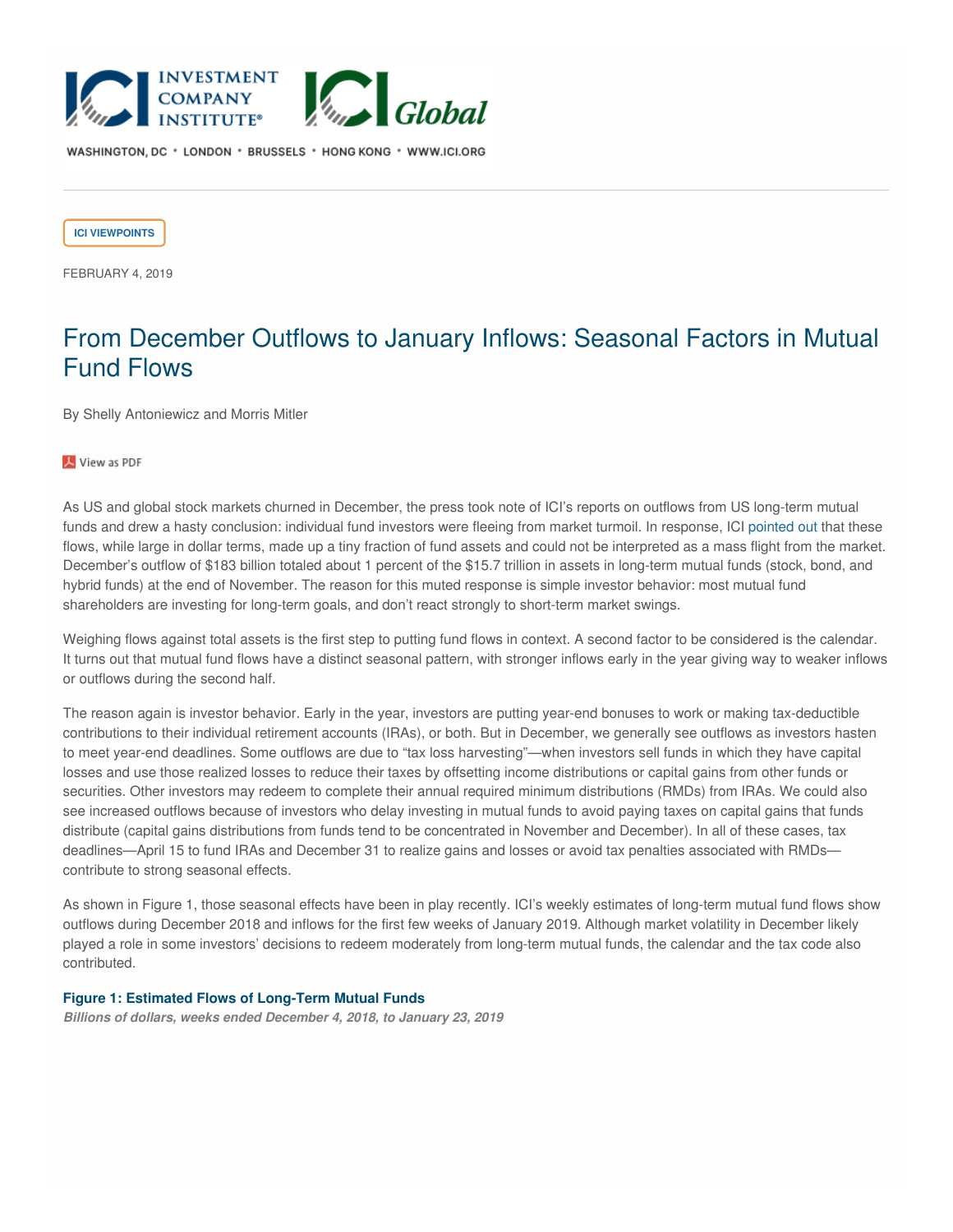

Source: Investment Company Institute

## **How Big Are Seasonal Factors in Mutual Fund Flows?**

These regularly recurring investment decisions by fund investors at the beginning and end of a calendar year have a noticeable impact on mutual fund flows during those months. Using statistical techniques, we can estimate what are called "seasonal factors" for each month of the year. These seasonal factors, shown by the bars in Figure 2, are estimates of the dollar amount of mutual fund flows in each month that would be expected to be regularly more than (positive value) or less than (negative value) the average monthly mutual fund flows. The estimates are based on the historical pattern of monthly flows in long-term mutual funds (excluding money market funds) over the past 10 years.

As Figure 2 shows, flows to long-term mutual funds tend to be higher than average in the first part of the year and lower than average at the end of the year. This pattern is consistent across different types of mutual funds, such as domestic equity, world equity, bond, and hybrid. Overall, flows to mutual funds are regularly boosted by \$17 billion in January and \$21 billion in February. In contrast, flows to mutual funds are regularly dampened by \$40 billion in December—by far the largest seasonal factor.

While many government agencies routinely adjust their statistical reports for seasonal effects, ICI does not seasonally adjust any of its reported fund data. The process is complex, and few users of ICI data are looking for seasonal adjustments. Still, it's important to keep the impact of the calendar in mind when interpreting fund flows—particularly in times of market stress.

How much of this past December's flows could be attributed to these average seasonal effects? According to ourmonthly [estimate](https://www.ici.org/research/stats/trends/trends_12_18), long-term mutual funds had \$183 billion in outflows in December. Based on average seasonal movements over the last 10 years, at least 22 percent (\$40 billion out of \$183 billion) of those outflows resulted from investor behavior similar to what we've seen in previous Decembers over the past 10 years.



## **Figure 2: Seasonal Factors for Monthly Long-Term Mutual Fund Flows\***

\*Each bar represents the average of the month's seasonal factors estimated over the period from January 2009 to December 2018 using the X-13 ARIMA statistical technique

Source: ICI calculations

*Billions of dollars*

Shelly Antoniewicz is Senior Director of Financial and Industry Research at ICI.